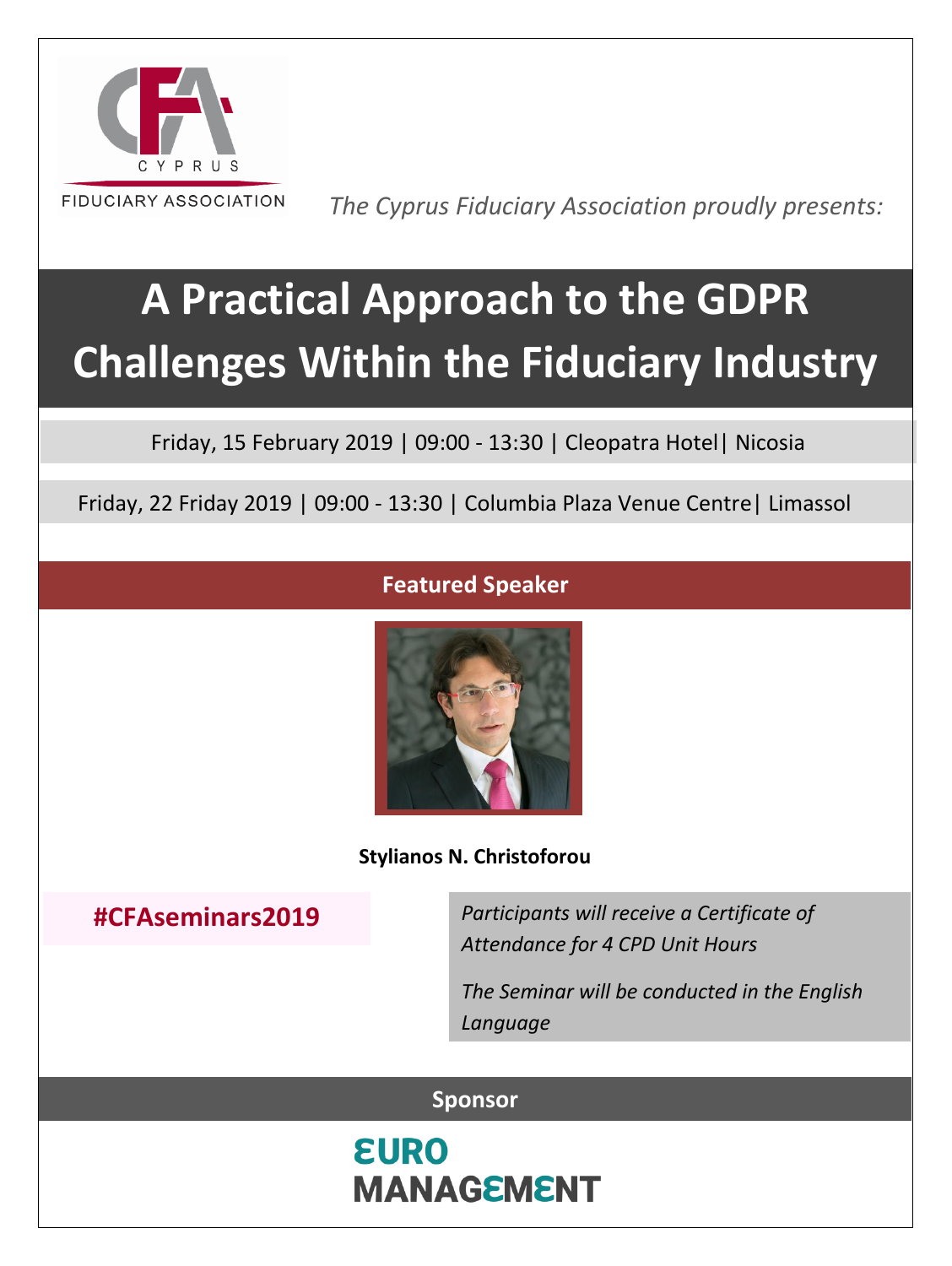

### **Seminar Objectives**

The Cyprus Fiduciary Association [\(www.cfa.org.cy\)](http://www.cfa.org.cy/) is organising two (2) independent half-day (4-hour) events titled **"A Practical Approach to the GDPR Challenges within the Fiduciary Industry".**

Objectives:

As technology advances and electronic activities become part of our everyday life Personal Data are exposed to misuse and peoples' rights become vulnerable to abuse. The General Data Protection Regulation has imposed a significant burden on the enterprises all over Europe to take the necessary measures in order to protect the Personal Data they process (collect, store, use, share).

It is therefore imperative for enterprises providing fiduciary services, corporate services, legal and audit services to take the necessary steps to comply with the Regulation so that they avoid the heavy penalties provided but most importantly enhance the element of trust between their clients, employees and associates.

Resulting from the above this event aims to:

- **i.** Explain the spirit of the GDPR,
- **ii.** Analyse and the deliverables GDPR requests
- **iii.** Guide to the correct steps to take in complying with the GDPR
- **iv.** Answer practical questions
- **v.** Provide practical tips from speakers experience in assisting over 57 enterprises to comply with the GDPR.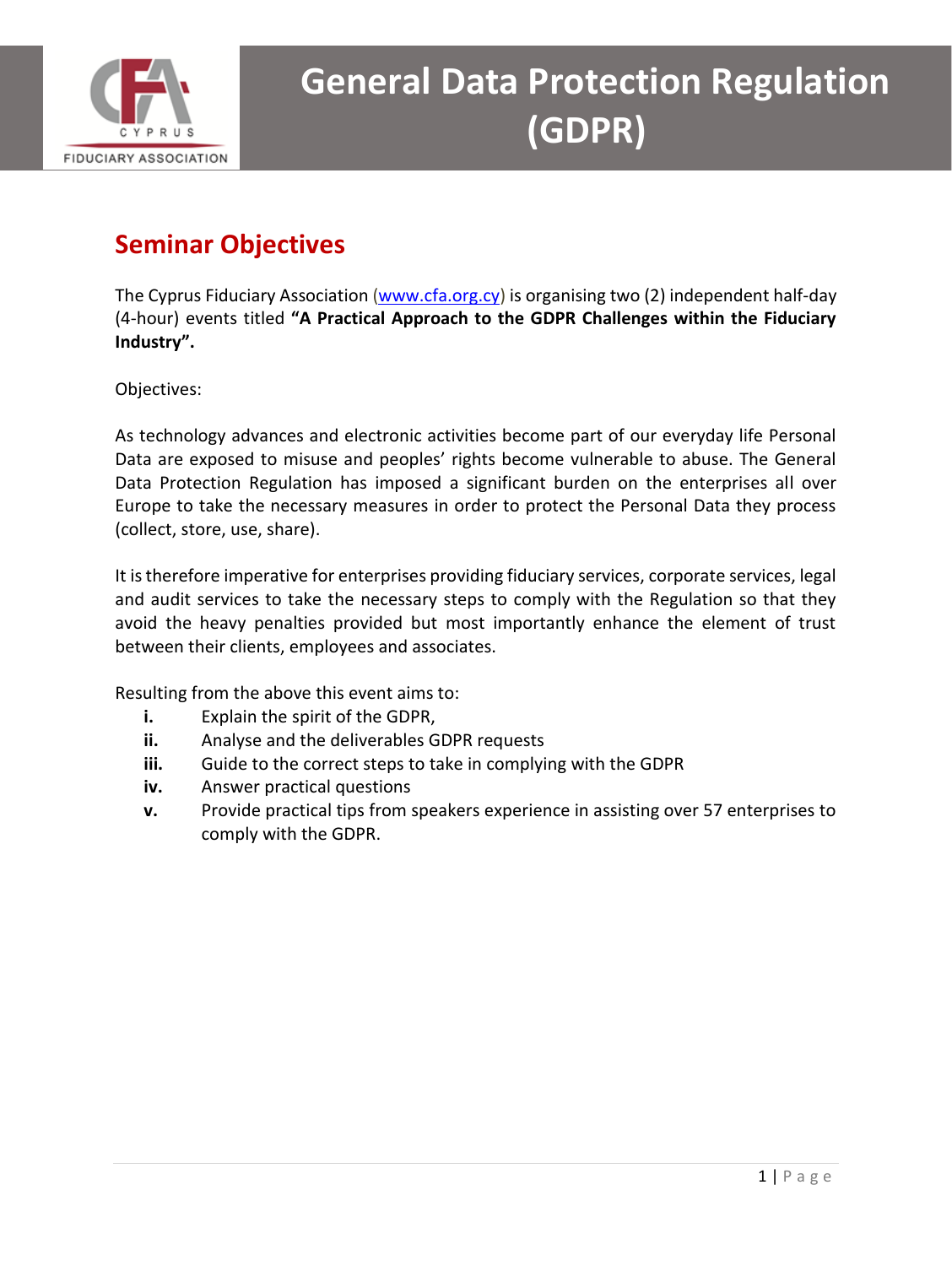

#### **Programme**

| $08:30 - 09:00$ | <b>Registration &amp; Coffee</b>                                                                                                                                                                                                                                                         |
|-----------------|------------------------------------------------------------------------------------------------------------------------------------------------------------------------------------------------------------------------------------------------------------------------------------------|
| $09:00 - 11:00$ | How does GDPR affect the fiduciaries industry,<br>٠<br>Basic Principles of processing personal data.<br>٠<br>GDPR and the AML.<br>٠                                                                                                                                                      |
| $11:00 - 11:30$ | <b>Coffee Break</b>                                                                                                                                                                                                                                                                      |
| $11:30 - 13:30$ | What steps to take to reach compliance?<br>٠<br>Do I need to appoint a DPO? If yes who can be appointed as DPO? In house or<br>٠<br>outsourcing?<br>Do I need a Data Flow Mapping? How do I address access requests?<br>$\blacksquare$<br>How to handle a Data Breach?<br><b>Q&amp;A</b> |
| 13:30           | <b>End of Seminar - Certificates Award</b>                                                                                                                                                                                                                                               |

**The seminar is addressed primarily to all organizations and professionals that undertake directorships: ASPs, Accounting, Audit and Law Firms, Banks and other Financial Institutions, retailers and any other entity that holds personal data for its clients and employees.** 

**For registrations, please complete and sign the registration form and submit to [info@cfa.org.cy](mailto:info@cfa.org.cy) by Tuesday, 12 February 2019.**

*Click [here](http://www.cfa.org.cy/payment-refund-policy) to review the CFA Payment & Refund policy.*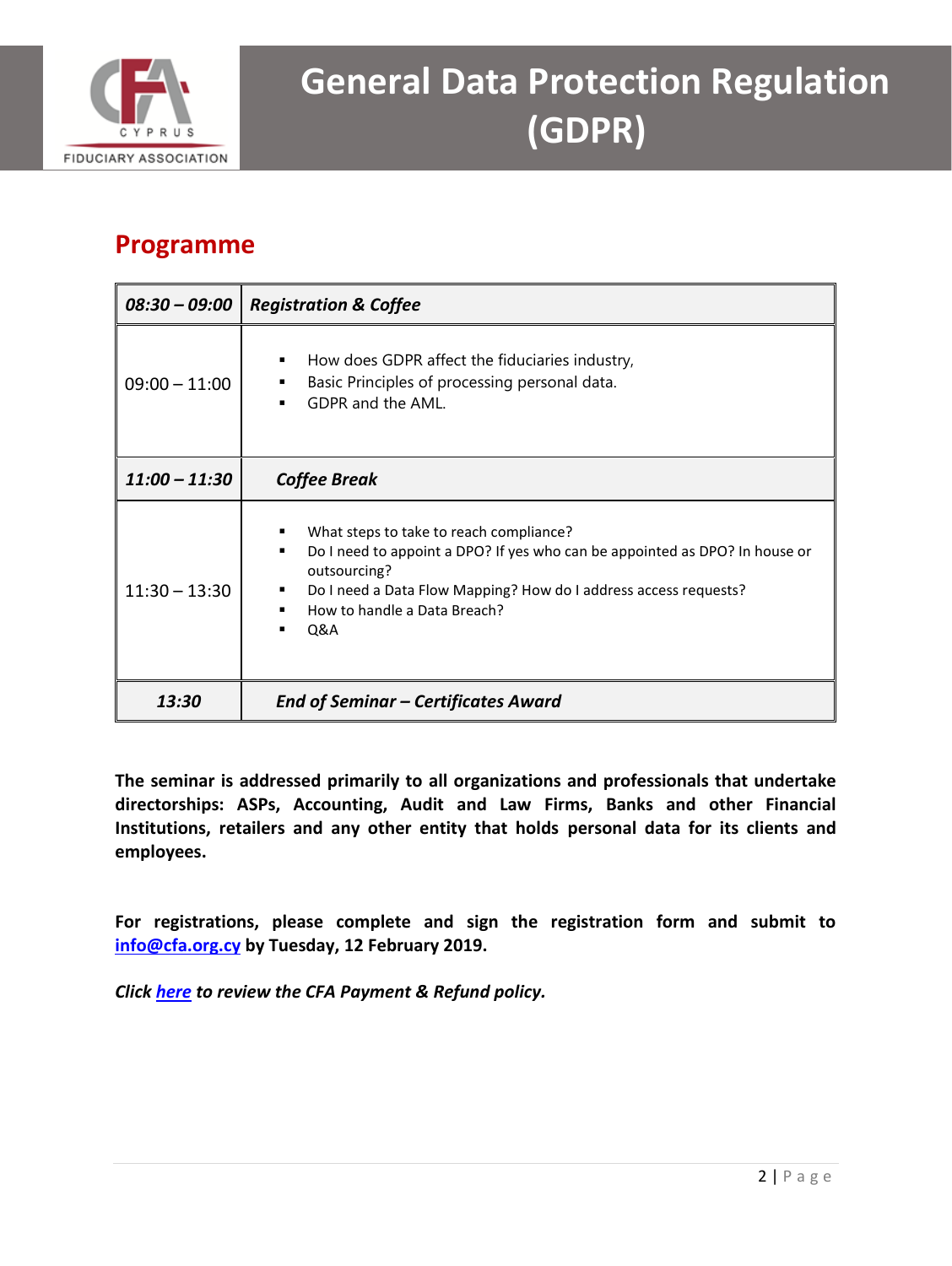

### **Bio**

#### **Mr. Stylianos Christoforou** *stylianos@snclaw.eu*

Stylianos studied in the UK and received an LLB (Hons) in 1998 from the University of Hull, and a Master of Laws in International Commercial Law in 1999 from the University of Nottingham. In 2000, he was admitted to the Bar and became a Barrister at Law of Grays' Inn.

Stylianos returned to Cyprus in 2001 and established Stylianos Christoforou & Co LLC in 2005 after practicing law with some of the most- renowned organizations in Cyprus.

Further to his academic achievement, Stylianos, obtained four professional certifications. In 2004 he became a Member of the Chartered Institute of Arbitrators of England and Whales, in 2014 he became a Qualified Lecturer on Legal Matters, in 2015 a Qualified Insolvency Practitioner and in 2017 a GDPR (General Data Protection Regulation) Expert.

As a tax corporate lawyer, Stylianos possesses an outstanding legal expertise in a wide spectrum of practices. His expertise lies especially in assisting local and international enterprises with the legal challenges they face. Stylianos handled direct and indirect issues on a broad range of business matters, principally relating to tax issues, corporate transactions, mergers and acquisitions, personal data protection, corporate litigation and employment law.

Stylianos is the retained legal advisor of a number of renowned large and medium size Cypriot Enterprises and has as a result developed an expertise in consulting enterprises in all areas of the law that affect their functionality.

Stylianos has recently enriched his expertise by becoming one the very few lawyers in Cyprus to be a certified TUV Austria GDPR (General Data Protection Regulation) Expert through special training he has received abroad.

As a GDPR Practitioner he has to date trained over 150 business executives and with his team he has undertaken 57 GDPR compliance projects of enterprises involved in the trading, insurance, fiduciary and medical industries in Cyprus, Greece, Romania and Dubai.